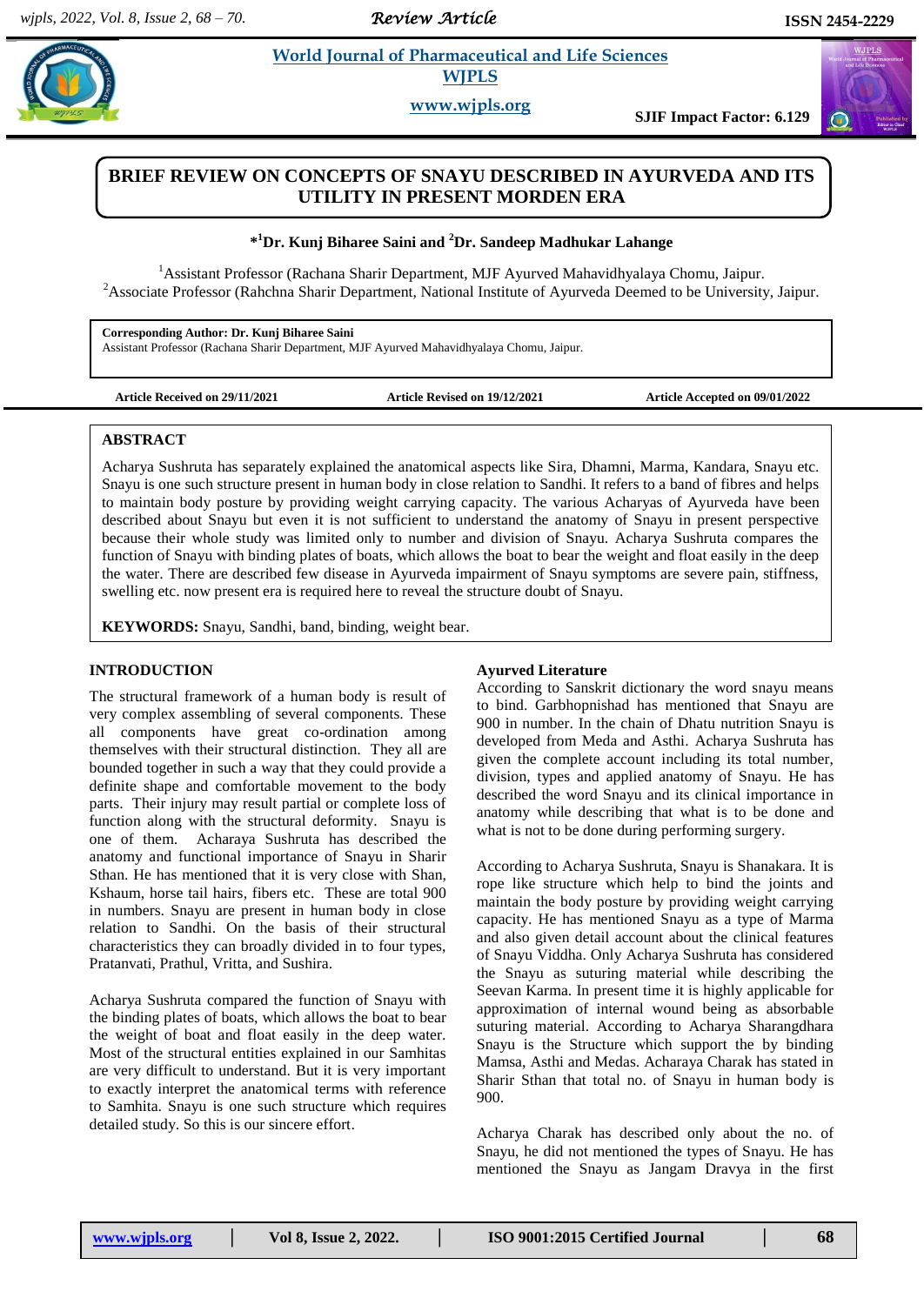chapter of Sutra Sthan. He also supposed Snayu as one of the site for Nasya. While describing the site (sthana) of various Roga Acharya Charak has accepted Snayu as one of the site among Madhyam Roga Marga along with Kandara, Asthi, Sandhi. Acharya Charaka said that the Snayu is the Updhatu of Meda Dhatu. Snayu is Pitruja Bhava. According to Acharya Sharangdhar the Snayu are supposed to be as binding material used for the binding of Mamsa, Meada and Asthi.

Acharya Dalhana has mentioned Kandara as Mahasnayu. He comments only about Vritta Snayu. Vritta Snayu as Virtul Snayu. In Parishyadya Shariram the word Sandhibandhana, Vatanadi, Kandara are mentioned for Snayu. Acharya Bhavaprakasha said that flexion and extension are the function of large Snayu and known as Kandara.

Embryological development of Snayu: - from the unctuous portion of Meda, Sira (blood vessels) and Snayu are formed. Development of Sira occurs when subjected to mild heat and that of Snayu occurs when subjected to more heat.

Division of Snayu:- of these 600 present in Shakha 230 present in Madhyasharir 70 - present in Urdhavajatrugata bhaga.

Classification of Snayu: - Depending upon the shape and location Snayu are classified into four types.

- 1. Pratanavati Snayu: these are present in all Shakha (extremities) and Sandhi (joints).
- 2. Vrutta: these are circular in shape and are known as Kandara. According to Acharya Bhavaprakash large snayu are called as Kandara. These are also present in Shakha and Sandhi.
- 3. Sushira Snayu: These are porous in nature and are found at the ends of Amashya (stomach), Pakwashaya (large intestine) and Basti(urinary bladder).
- 4. These are present in Parshva (flanks), Ura(chest), Prushtha (back) and Shir (head)

#### **Modern Literature**

On the basis of anatomical structure, Aumetions and clinical symptoms the term Snayu is very close to ligament/tendon/aponeuroses/fascia ete, in modern medical sciences. So here a deep study of structure, function and clinical feature of above mentioned term of modern medicine is required to reach some conclusions regarding the term Snayu.

**Tendon**- A microscopic study of anatomical structure of tendon shows that it is a fibrous band of connective tissue serving as a connecting element for the attachment of muscle to the bone and other parts. On the basis of similarities between structure and functions of Vritta Snayu and tendon the Vritta Snayu as mentioned by Acharya Sushrut.

**Ligament**- On the basis of microscopic study it is defined as the fibrous band of some dense regular connective tissue which is arranged in form of parallel bundles and is highly adopted for resisting the strain. The strength of these fibres bundle is termed as ligament. It is one of the principal mechanical factors that hold bones close together in a synovial joint. A ligament is the fibrous connective tissue that connect one bone to other bone and also known as articular ligament fibrous ligament or true ligament. Ligaments are similar to tendons and fasciae as they all are made up of connective tissue. The differences in them are in the connection that they make. Ligaments connect one bone to another bone. Tendons connect muscle to bone. Fasciae connect one muscle to another muscle.

**Aponeurosis**- When a tendon is distributed over a large area, it converted into a broad, thin sheet of connective tissue referred as an aponeurosis. Aponeurosis often has a longitudinally striated appearance, imparted by large fascicles and separated by loose connective tissue. The Prathul Snayu mentioned in Ayurveda can be treated as aponeurosis on the basis of the similarity of structure and function between these two.

**Fascia**- A sheet or band of fibrous connective tissue separating or binding together muscles and organ etc.

#### **Applied Anatomy**

The injury of ligament and tendon produces symptoms like inflammation, swelling, pain along with disturb movement of particular part of body. A severe injury some time may causes partial or complete loss of function.

#### **DISCUSSSION**

After going through the literatures concern to the Snayu the following truths are revealed, which I want to discuss here to reach at some conclusions. Sushrut has said that one, who knows Snayu externally as well as internally, can be able to pull the foreign particles (Shalya) out of the human body with safety and without causing any pain. He has said further that the injury of Snayu is more severe than the injury of Mamsa, Sira, Asthi and Sandhi. Which is followed by excessive pain and delayed healing. Sushruta has also mentioned Snayu as suturing material that shows it's one of the significant uses. Snayu are present in close relation to Sandhi and ligament are also near the bony ends and connect them. Marma are the vital points described in Ayurveda. Snayu Marma is the types of Marma characterized by predominance of Snayu and are to be protected from injury. Injury to Snayu Marma may cause severe pain, short stature, delayed healing of wound and even death. It explains importance of Snayu.

#### **CONCLUSION**

From the above discussion it can be concluded that Snayu described in Ayurveda are nothing but the